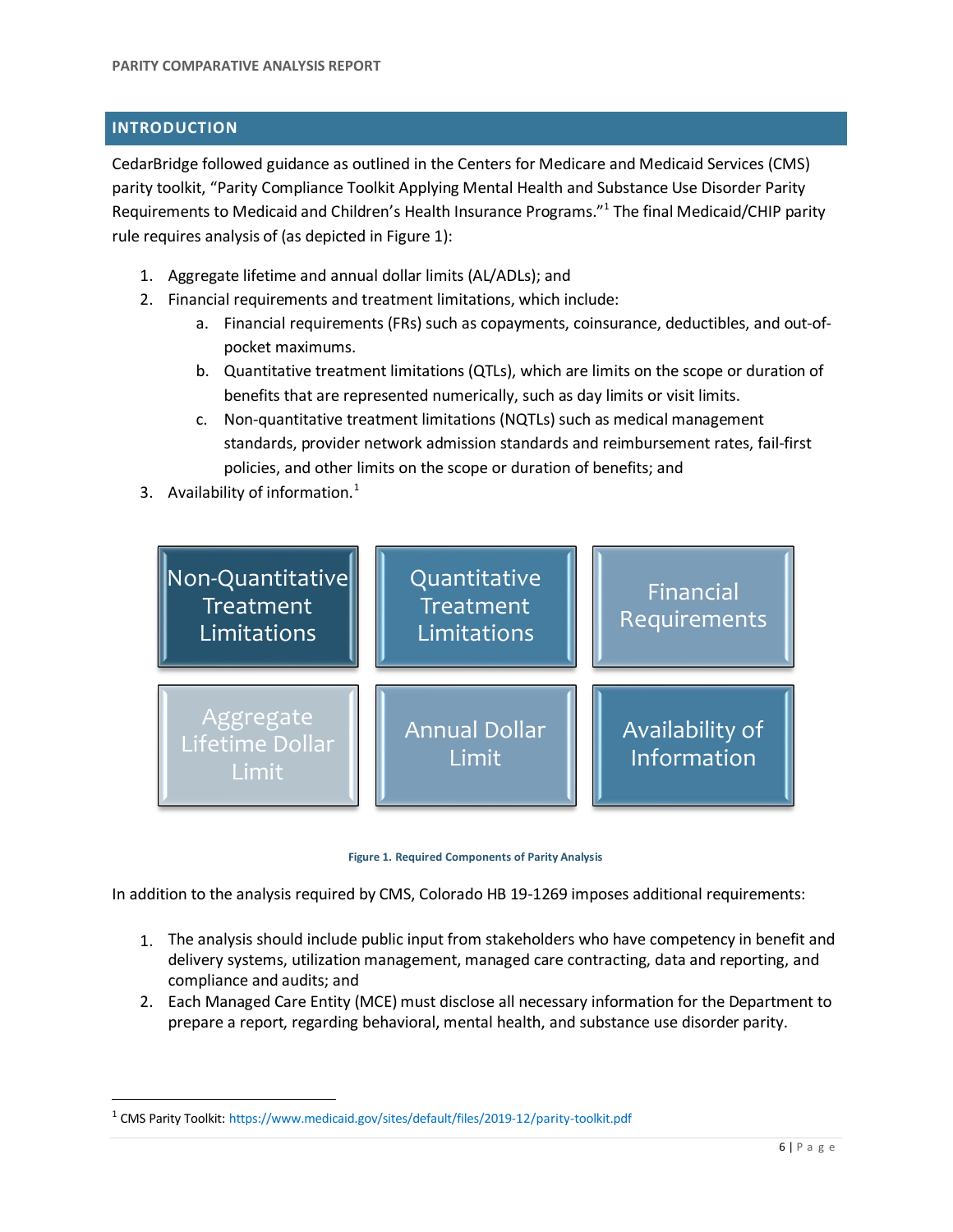# **DEFINITION OF MEDICAL/SURGICAL AND MENTAL HEALTH/SUBSTANCE USE DISORDER SERVICES**

The federal statute and regulations do not identify specific conditions as MH/SUD or M/S; instead, states must look to "generally recognized independent standards of current medical practice" to define benefits.

For the purposes of the parity analysis, the Department of Healthcare Policy and Financing (Department) has adopted the current version (10) of the International Classification of Diseases, Clinical Modification (ICD-10-CM) as the standard for defining MH/SUD services and M/S services. The Department defines MH/SUD benefits as benefits specifically designed to treat a mental health or substance use disorder condition.

 $\triangleright$  Mental health conditions are those conditions listed in ICD-10 Chapter 5 (F), except for subchapter 1 (Mental disorders due to known physiological conditions), subchapter 8 (Intellectual disabilities) and subchapter 9 (Pervasive and specific developmental disorders). The etiology of these conditions is a medical condition – physiological or neurodevelopmental – and treatment would address medical concerns first.

# **ACRONYMS**

**AL** – Aggregate Lifetime Dollar Limit **ADL** – Annual Dollar Limit **FR** – Financial Requirement **M/S** – Medical/Surgical **MH/SUD** – Mental Health/Substance Use Disorder **NQTL** – Non-Quantitative Treatment Limitation **QTL** – Qualitative Treatment

Limitation

- $\triangleright$  Substance use disorder benefits means benefits for substance use disorder conditions listed in ICD-10 Chapter 5 (F), subchapter 2 (Mental and Behavioral disorders due to psychoactive substance use).
- $\triangleright$  Benefits used to treat all other ICD-10 diagnoses are considered M/S.

## **BENEFIT CLASSIFICATIONS**

The final federal regulations specify requirements for FRs and treatment limitations apply to each benefit classification individually. Colorado Medicaid benefits were classified and mapped into four categories, as directed by the CMS Parity Toolkit. The following definitions were used to differentiate benefit classifications: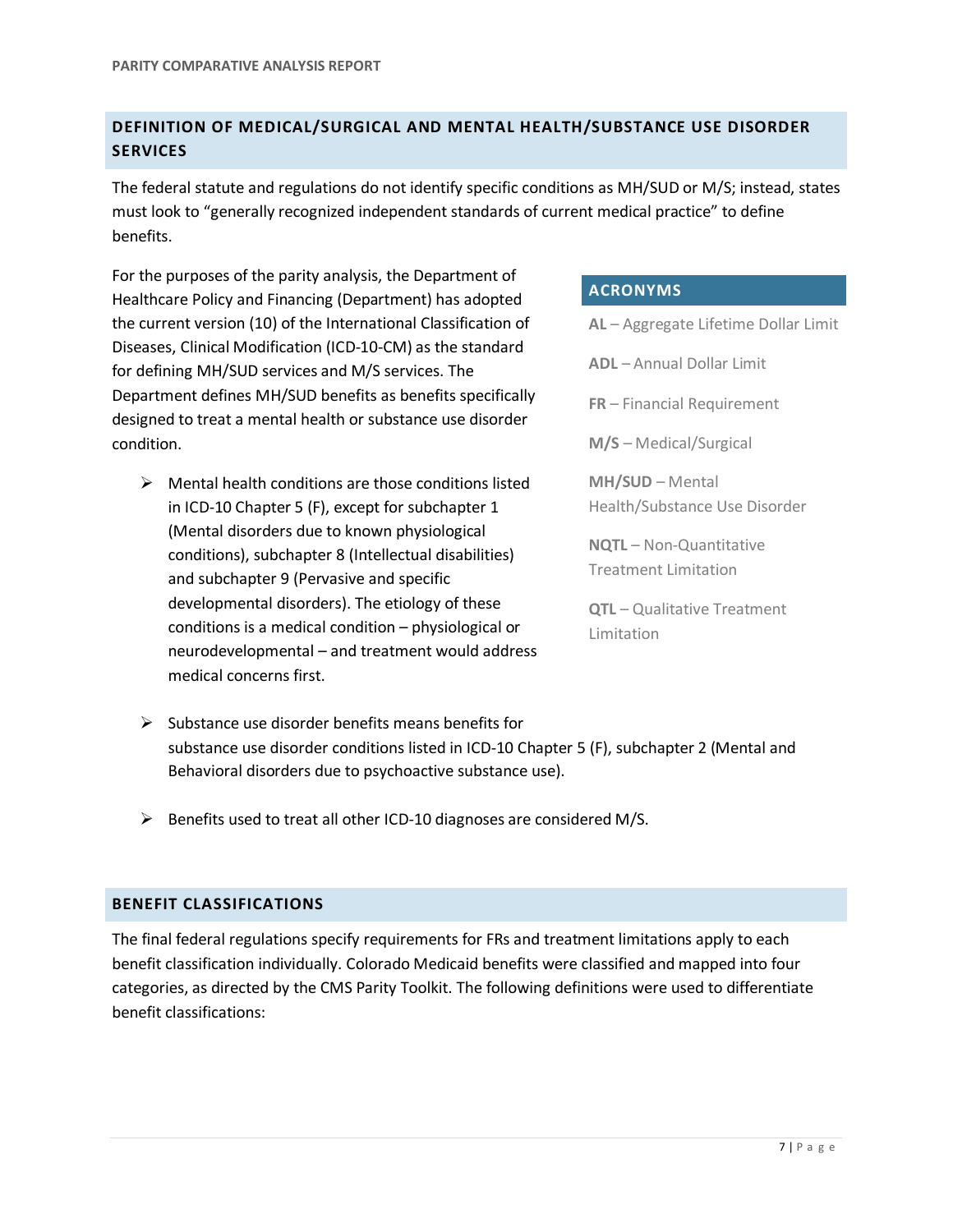### INPATIENT

Treatment as a registered bed patient in a hospital or facility and for whom room and board charges are made.

#### OUTPATIENT

All covered services or supplies not included in inpatient, emergency care, or prescription drug categories.

#### PRESCRIPTION DRUGS

Medications that have been approved or regulated by the Food and Drug Administration that can, under federal and state law, be dispensed only pursuant to a Prescription Drug order from a licensed, certified, or otherwise legally authorized prescriber.

#### EMERGENCY CARE

All covered emergency services or items (including medications) provided in an emergency department (ED) setting or to stabilize an emergency/crisis, other than in an inpatient setting.

### **COLORADO MEDICAID ACCOUNTABLE CARE COLLABORATIVE**

The State of Colorado administers Colorado Medicaid through its Accountable Care Collaborative (ACC). The state is divided into seven geographic regions with a single Managed Care Entity, the Regional Accountable Entity (RAE), operating the ACC in each region. The ACC is a hybrid managed care program authorized through a Section 1915(b) waiver with the Centers for Medicare & Medicaid Services (CMS). The RAEs function as a Prepaid Inpatient Health Plan (PIHP) for the administration of all ACC members' capitated mental health and substance use disorder services, as well as a Primary Care Case Management Entity (PCCM Entity) accountable for the effective and coordinated utilization of fee-forservice M/S Medicaid benefits. The RAEs are responsible for administering Colorado Medicaid's capitated MH/SUD benefit, which includes paying claims under the capitated MH/SUD benefit and authorizing MH/SUD services. M/S services are paid fee-for-service (FFS) by the Department's fiscal agent.

In addition, two regions allow members in specific counties to participate in capitated M/S Managed Care Organizations (MCO). In Region 1, the MCO is operated by the RAE, Rocky Mountain Health Plans. In Region 5, the Department contracts directly with the MCO operated by the Denver Health Hospital Authority, which is also contracted to function as the MH/SUD PIHP for all members enrolled in the MCO*.*

The federal Paul Wellstone and Pete Domenici Mental Health Parity and Addiction Equity Act of 2008 (MHPAEA) and related regulations require State Medicaid agencies that have implemented an Alternative Benefit Plan and/or that deliver services through Managed Care Organizations to ensure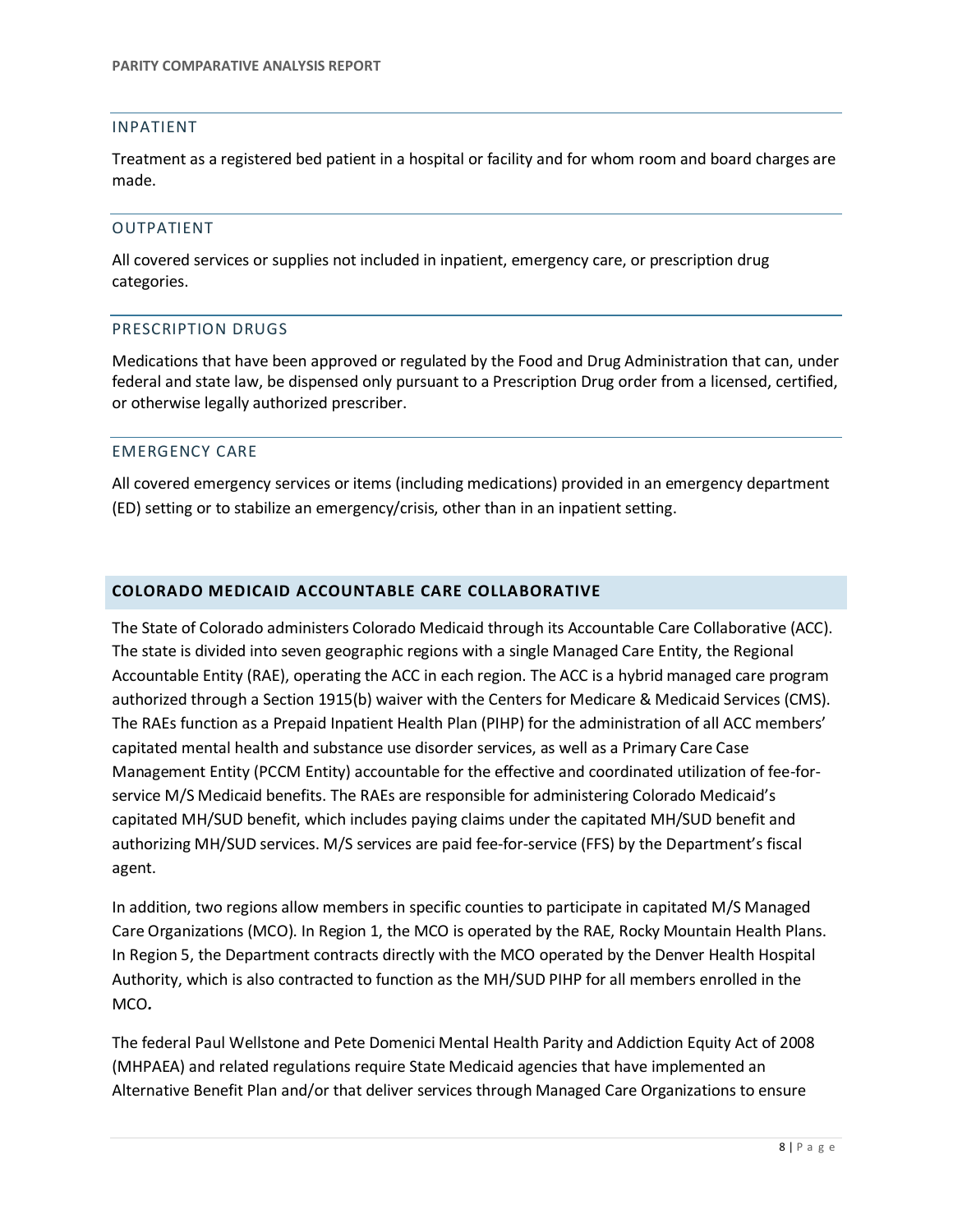MH/SUD benefits are not managed more stringently than M/S benefits. This analysis complies with 42 CFR § 438.910 and 42 CFR § 440.395.

As authorized by the Affordable Care Act of 2010, Colorado expanded Medicaid benefits to individuals ages 19 through 64 at or below 133% Federal Poverty Level (FPL) through an Alternative Benefit Plan that closely aligns, but does not exactly match, the Medicaid state plan adult benefit package. The Department has approximately 120,000 members in MCOs whose M/S and MH/SUD services are covered through capitation payments. Approximately 318,000 members in the Alternative Benefit Plan receive capitated MH/SUD services, but their M/S services are provided fee-for-service.

As MHPAEA is focused on ensuring members' MH/SUD benefits are not managed more stringently than M/S benefits, the Department's unique structure for the Alternative Benefit Plan creates an unusual situation. Instead of comparing managed care policies and procedures against each other, for the Alternative Benefit Plan the Department compares managed care policies and procedures for a MH/SUD program against a M/S fee-for-service program.

The Department has chosen to provide behavioral health benefits through a managed care program in order to offer members a full continuum of behavioral health services that are not available under federal fee-for-service guidelines. It is only under the federal managed care authority that the Department is able to offer reimbursement for short-term inpatient stays in Institutions for Mental Diseases, peer recovery services, clubhouse and drop-in centers, vocational services, intensive case management, and other alternative services.

In Colorado, the Department goes above and beyond federal requirements and conducts its MHPAEA comparative analyses across all members enrolled with the seven (7) RAEs and the two (2) MCOs. The Department does not restrict its MHPAEA comparative analyses only to members eligible for the Medicaid Alternative Benefit Plan or in an MCO.

## **STAKEHOLDER ENGAGEMENT AND FEEDBACK**

A key feature of Colorado HB 19-1269 (C.R.S. 25.5-5-421) requires the Department to consider stakeholder feedback received as a component of the NQTL analyses. Stakeholders shared concerns about utilization management, administrative burden, network adequacy, reimbursement rates, credentialing, accurate and timely payment, and Department oversight and communications. Some concerns, by definition, do not rise to the level of parity concerns (i.e. Department oversight and communications). Other concerns touched on parity-related topics. However, once CedarBridge analyzed the data, these concerns did not signal non-compliance with MHPAEA or Colorado law. These issues have been shared with the Department for further operational assessment with any eye towards program improvement.

For example, stakeholders voiced concern that the Department reimburses MH/SUD benefits through capitation and M/S benefits through fee-for-service, which theoretically could create inequities. There were at least two areas of the parity analysis that touched on this concern. First, it was determined that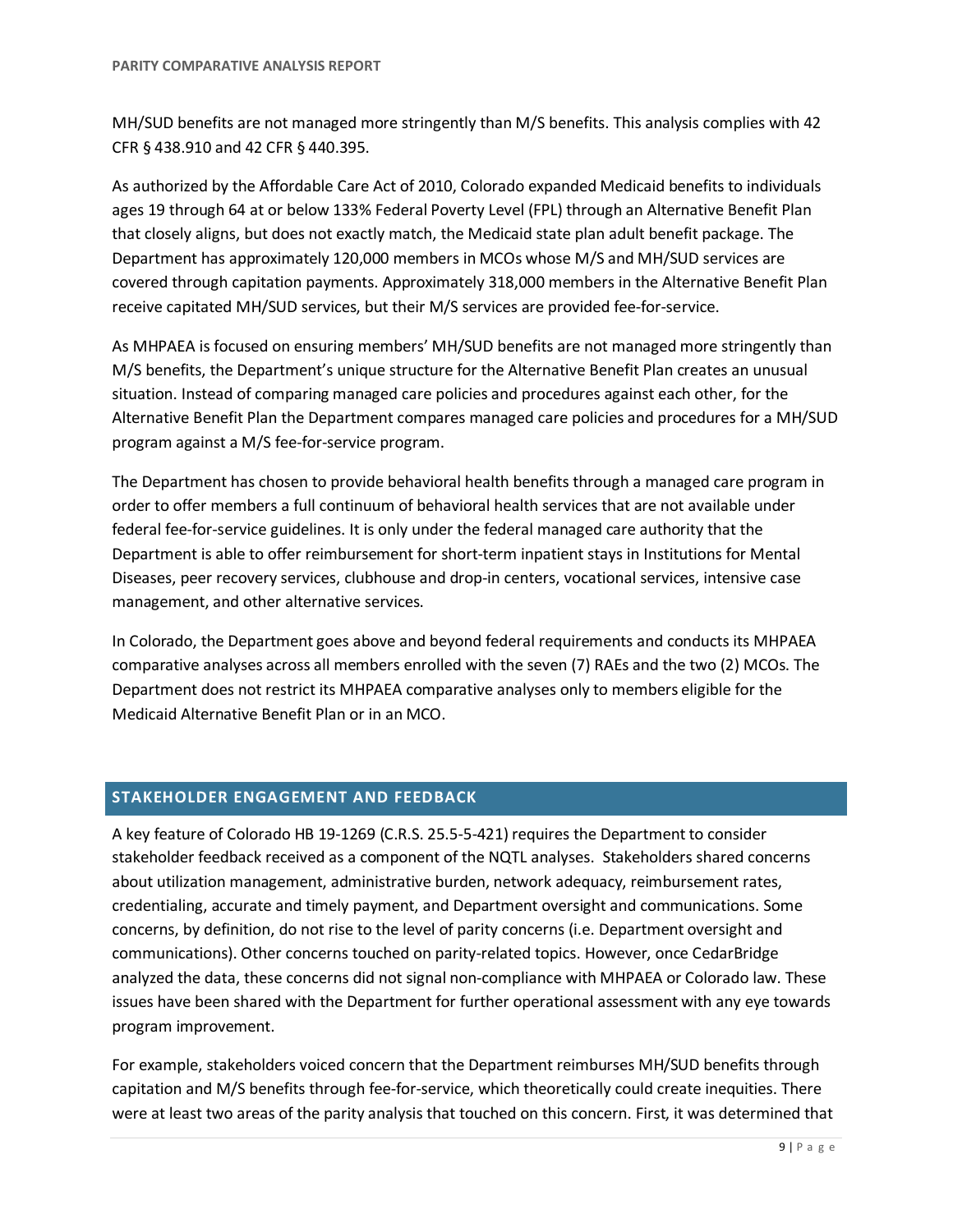the process used by the RAEs to establish charges/reimbursement rates for MH/SUD benefits is comparable and no more stringent then that used for M/S benefits in the same classification in writing and in operation. Second, this feedback was considered in analyzing network adequacy and it was determined that the process used to maintain network adequacy by the RAEs for MH/SUD benefits was also comparable and no more stringent than the process used for M/S benefits.

## **METHODOLOGY**

## **DEFINING MEMBER SCENARIOS FOR ANALYSIS**

Prior to beginning the parity analysis, CedarBridge documented the potential member scenarios available in the Colorado ACC for MH/SUD as well as M/S benefits (Table 1). Further, we defined the mechanism for payment of covered benefits by each of the benefit classifications (Table 2). This step was particularly important in defining the scope of questions and data needed from each respective payer.

#### **Table 1. Potential Member Scenarios**

# **Member Scenarios (the color of the highlighted bullet points matches the corresponding highlighted classifications in the table below)**

- **SCENARIO 1**: Member gets their outpatient MH/SUD services, inpatient and emergency care MH services, and M/S benefits through fee-for-service (this is a service-by-service situation).
- **SCENARIO 2**: Member gets outpatient MH/SUD services and inpatient/emergency care MH services through a RAE (Rocky Mountain Health Plans) under a capitated rate and M/S benefits through a managed care organization (Rocky Mountain Health Plan Prime MCO).
- **SCENARIO 3**: Member gets outpatient MH/SUD services and inpatient/emergency care MH services through a RAE under a capitated rate and M/S benefits through fee-for-service.
- **SCENARIO 4**: Member gets outpatient MH/SUD services and inpatient/emergency care MH services through fee-for-service and M/S benefits through a managed care organization (this is a service-by-service situation).
- **SCENARIO 5**: Member gets outpatient MH/SUD services and inpatient/emergency care MH services from Denver Health PIHP (Prepaid Inpatient Health Plan) and M/S benefits through a managed care organization.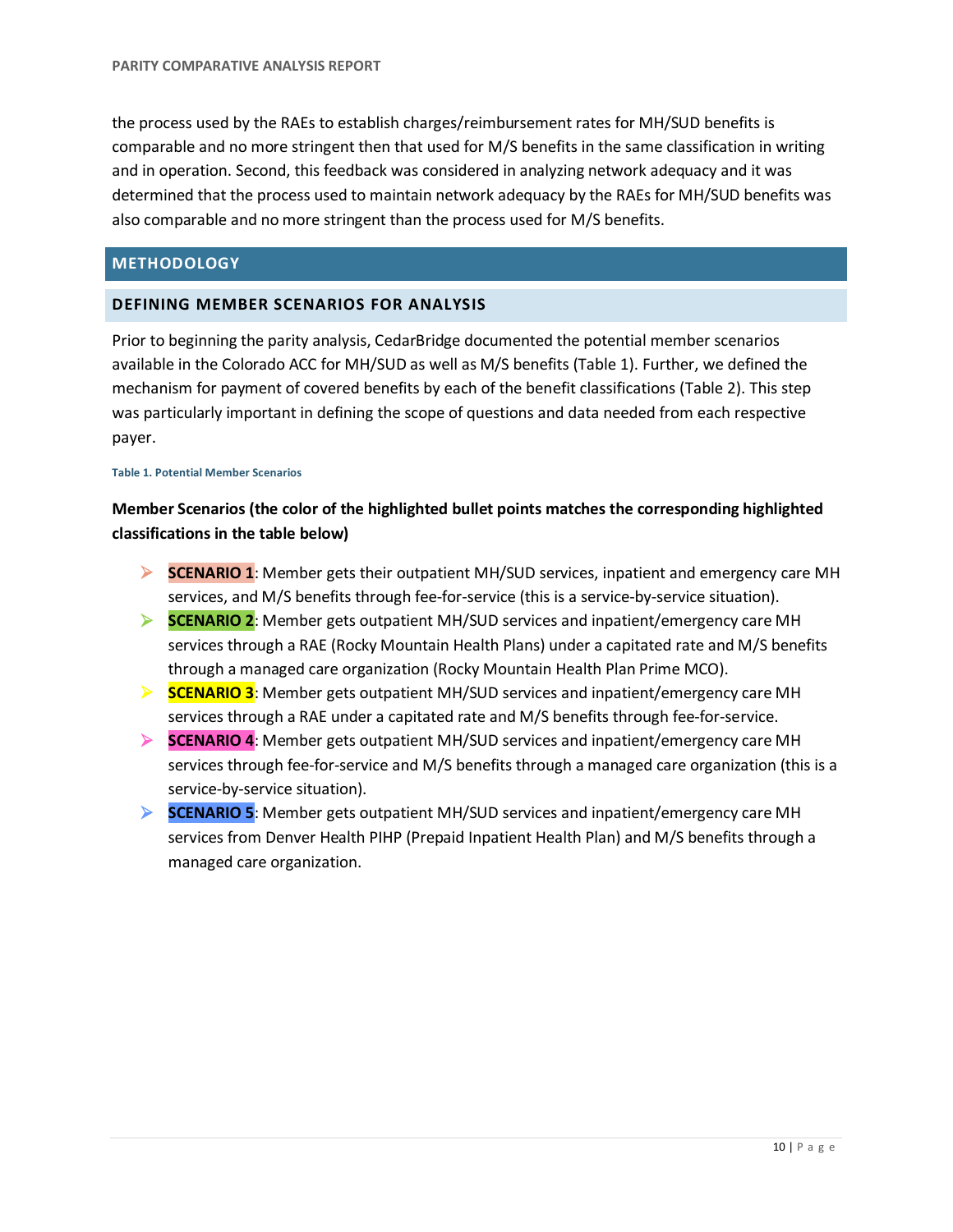## **BENEFIT MAP – BY CLASSIFICATION**

#### **Table 2. Covered Benefits**

|                   | <b>Inpatient</b>                   | <b>Outpatient</b>                  | <b>Emergency Care</b>              | <b>Prescription</b><br><b>Drugs</b> |
|-------------------|------------------------------------|------------------------------------|------------------------------------|-------------------------------------|
| <b>SCENARIO 1</b> | $Med/Surg = FFS$<br>$MH/SUD = FFS$ | $Med/Surg = FFS$<br>$MH/SUD = FFS$ | $Med/Surg = FFS$<br>$MH/SUD = FFS$ | <b>PBM</b>                          |
| <b>SCENARIO 2</b> | $Med/Surg = MCO$<br>$MH/SUD = RAE$ | $Med/Surg = MCO$<br>$MH/SUD = RAE$ | $Med/Surg = MCO$<br>$MH/SUD = RAE$ | <b>MCO</b><br>Managed<br><b>PBM</b> |
| <b>SCENARIO 3</b> | $Med/Surg = FFS$<br>$MH/SUD = RAE$ | $Med/Surg = FFS$<br>$MH/SUD = RAE$ | $Med/Surg = FFS$<br>$MH/SUD = RAE$ | <b>PBM</b>                          |
| <b>SCENARIO 4</b> | $Med/Surg = MCO$<br>$MH/SUD = FFS$ | $Med/Surg = MCO$<br>$MH/SUD = FFS$ | $Med/Surg = MCO$<br>$MH/SUD = FFS$ | <b>PBM</b>                          |
| <b>SCENARIO 5</b> | $Med/Surg = MCO$<br>MH/SUD = PIHP  | $Med/Surg = MCO$<br>$MH/SUD = PHP$ | $Med/Surg = MCO$<br>$MH/SUD = PHP$ | <b>MCO</b><br>Managed<br><b>PBM</b> |

#### **TOOLS AND RESOURCES TO COLLECT AND ANALYZE REQUIRED DATA**

In defining the scope of the parity analysis, CedarBridge began by researching each benefit plan to determine the presence of any FRs or QTLs that would require analysis. Colorado does not currently have any FRs or QTLs for MH/SUD services.

Additionally, a broad set of NQTLs were identified by comparing each benefit plan, along with stakeholder feedback, to a list of NQTLs outlined in the final Medicaid/parity rule, the parity toolkit, written guidance from CMS, and the Department of Labor regarding the commercial parity rule (including FAQs and related guidance). CedarBridge developed tools and resources to collect and analyze the required NQTL data. Our process began with a data request for Regional Accountable Entities (RAEs), Managed Care Organizations (MCOs), and the Department for key areas, including:

- 1. Medical Management Standards
	- a. Prior Authorization identify services by name and service code
	- b. Concurrent Review
	- c. Retrospective Review
	- d. Fail First/Step Therapy Protocols
	- e. Conditioning Benefits on Completion of a Course of Treatment
	- f. Medical Appropriateness Review
	- g. Outlier Management
	- h. Penalties for Noncompliance
	- i. Coding Limitations
	- j. Medical Necessity
- 2. Provider Admission Standards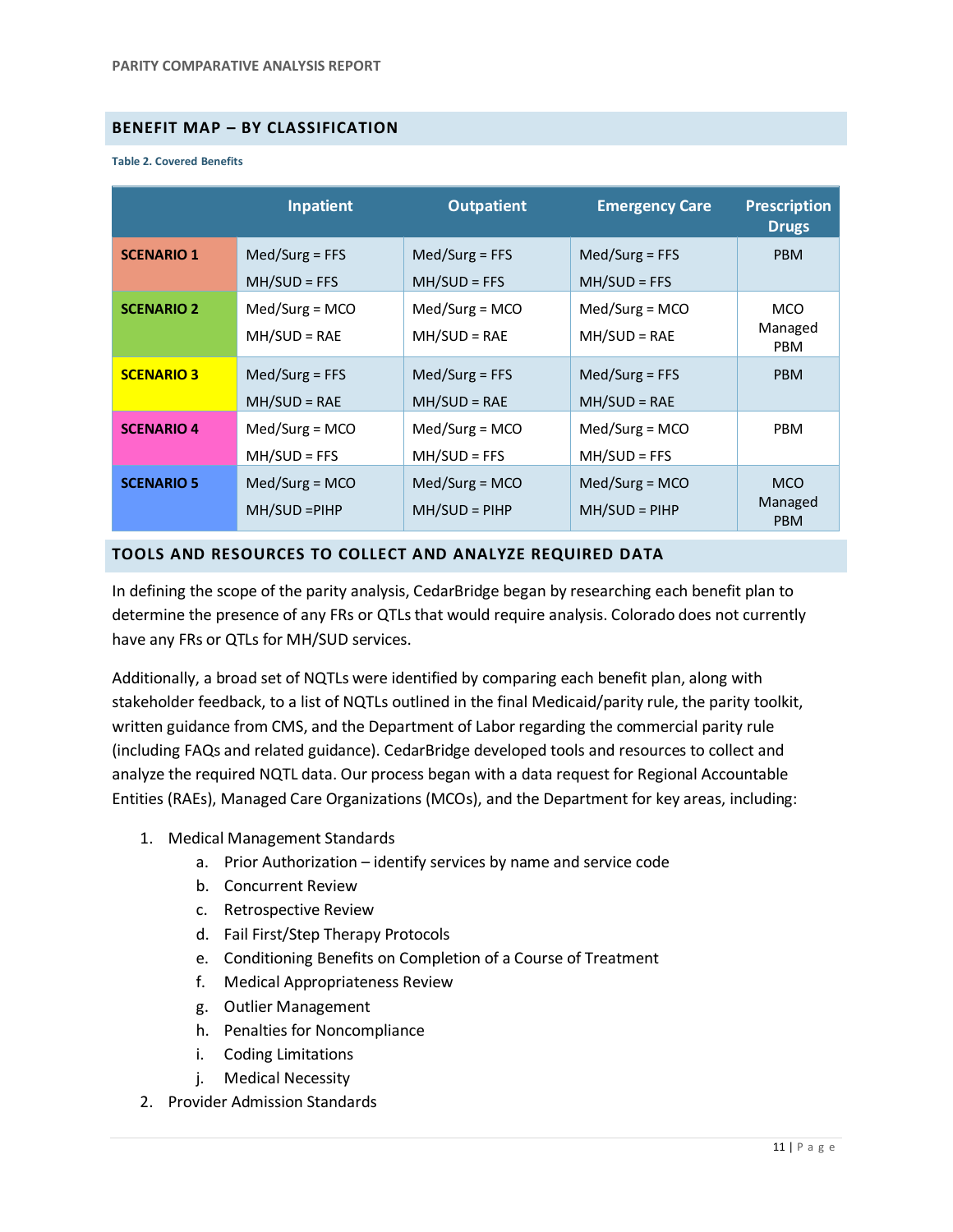- a. Network Provider Admission
- b. Establishing Charges/Reimbursement Rates
- c. Restrictions Based on Geographic Location, Facility Type, or Provider Specialty
- 3. Provider Access
	- a. Network Adequacy Determination
	- b. Out-of-Network Provider Access Standards

Responses to the data requests were followed with an interview with a team from each RAE and MCO, which focused on Medical Necessity and how the Provider Network is handled. The CedarBridge team also discussed with the RAEs and MCOs any possible improvements to the process.

During the interviews, we also addressed areas of HB19-1269 that are not in the CMS toolkit:

 "**25.5-5-421. Parity Reporting – State Department – Public Input (2)** By October 1, 2019, for purposes of obtaining meaningful public input during the assessment process, the state department shall seek input from stakeholders who may have competency in benefit and delivery systems, utilization management, managed care contracting, data and reporting, or compliance and audits. The department shall consider the input received in conducting the analyses and the report development."

## "**25.5-5-422. Medication-assisted treatment – limitations on MCEs – definition.**

(1) As used in this section, "FDA" means the Food and Drug Administration in the United States Department of Health and Human Services"

(2) Notwithstanding any provision of law to the contrary, beginning January 1, 2020, MCEs that provide prescription drug benefits for the treatment of substance use disorders shall, for prescription medications that are on the carrier's formulary:

- (a) Not impose prior authorization requirements on any prescription medication approved by the FDA for the treatment of substance use disorders.
- (b) Not impose any step therapy requirements as a prerequisite for coverage for a prescription medication approved by the FDA for the treatment of substance use disorders; and
- (c) Not exclude coverage for any prescription medication approved by the FDA for the treatment of substance use disorders and any associated counseling or wraparound services solely on the grounds that the medications and services were court ordered.

## **REVIEW PROCESS FOR MEDICAL NECESSITY CRITERIA**

After collecting the medical necessity criteria used by the RAEs and MCOs, both through the written data request and the follow-up interviews, CedarBridge was able to review the medical necessity criteria used by each for MH/SUD and physical health services. It is important to note, any area of medical necessity could be an opportunity for exploration. The key is to look for differences in the way M/S and MH/SUD determine an individual meets the definition of requiring a medically necessary service/s within the care delivery system.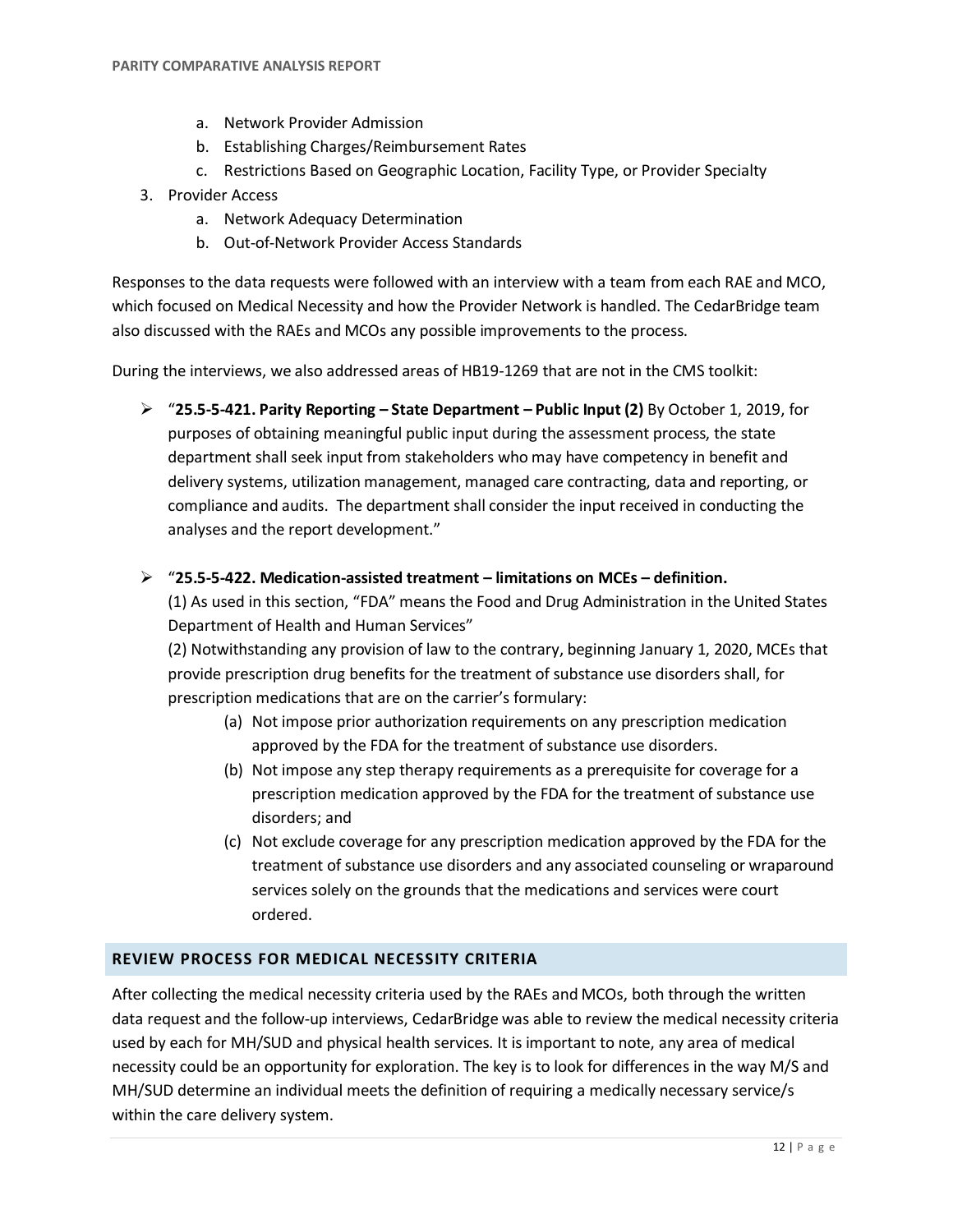## **REVIEW PROCESS FOR NON-QUANTITATIVE TREATMENT LIMITATIONS**

Based on the illustrative list of NQTLs in the final Medicaid/parity rule, the parity toolkit, written guidance from CMS and the Department of Labor regarding the commercial parity rule (including FAQs and related guidance), CedarBridge identified a list of common NQTLs that may be in use by the RAEs and HCPF for MH/SUD services. As outlined in HB 19-1269, additional feedback was received through stakeholder interviews, written comments, and public listening sessions. This feedback was used to either affirm previously discovered NQTLs or identify other areas that may require analysis.

This final list included NQTLs related to medical management, benefits coverage, provider network admission, and prescription drugs. Following this exploratory work, CedarBridge prepared a request for information to the RAEs, MCOs, and HCPF that included the list of NQTLs identified and asked them to identify any additional NQTLs they apply to MH/SUD services. The requests addressed processes, strategies, evidentiary standards and other factors in writing and operation for each of the NQTLs that apply to MH/SUD and M/S services, broken down by benefit classification. The requests included prompts to help identify the type of information relevant to the parity analysis.

# **COST ANALYSIS IF A FINANCIAL REQUIREMENT OR QUANTITATIVE TREATMENT LIMITATION APPLIES**

The Colorado Medicaid benefit packages impose no quantitative treatment limitations (QTLs) for MH/SUD benefits. This negates the need to evaluate parity compliance with respect to quantitative treatment limits. Should future financial or unit limits be imposed, these limitations may need to be reviewed to ensure parity compliance.

## **FACTORS USED TO DETERMINE AN NQTL WILL APPLY**

Parity requires NQTL's not be applied to MH/SUD benefits in any classification unless their application to MH/SUD benefits **are comparable** to and **no more stringent than** the processes, strategies, evidentiary standards, or other factors used in applying the NQTL to M/S benefits in the classification. The application standards for any NQTL must be clearly delineated under the policies and procedures of the state, MCO, or Prepaid Inpatient Health Plan (PIHP), as written and in operation.

The CMS Parity Toolkit divides this analysis into two parts:

- 1. Evaluate the *comparability* of the processes, strategies, evidentiary standards, and other factors (in writing and in operation) used in applying the NQTL to MH/SUD benefits and M/S benefits
- 2. Evaluate the *stringency* with which the processes, strategies, evidentiary standards and other factors (in writing and operation) are applied to MH/SUD benefits and M/S benefits

Following the process outlined in the CMS Parity Toolkit, we used the request for information and the interviews with the RAEs, MCOs, and representatives of HCPF to determine if an NQTL applies and requires further explanation. Anytime a NQTL is present, it must be tested for comparability and stringency to ensure it meets parity guidelines. During this analysis, CedarBridge looked at multiple reference points to determine compliance with parity guidelines including: policy follows standard